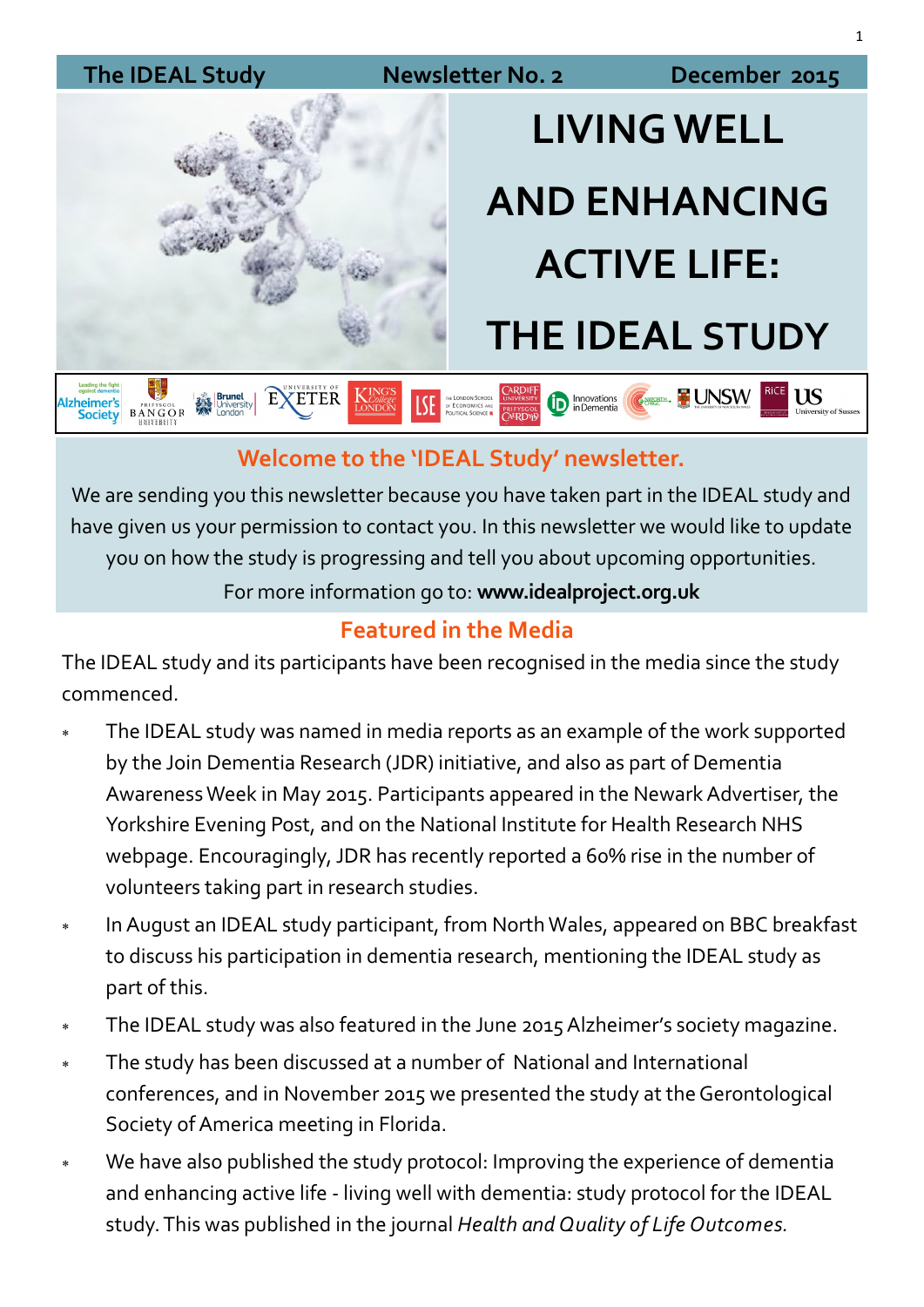#### The IDEAL Study **Newsletter No. 2** December 2015

#### **IDEAL Study Timeline 2014-2016**

**August 2014 -** As an IDEAL study participant you will already have been visited in your home by a researcher to answer questions relating to your experiences of living with dementia, or having a loved one living with dementia. This is called 'TIME 1' in the study process.



We are very pleased to report that up to the 26th November 2015, we have recruited 75% of participants (totalling 1919 people).

Thank you to everyone who has taken part.

**August 2015 -** TIME 2 visits have now begun. We would like to visit everyone who took part at TIME 1, 12 months after their initial involvement to see how things are now. This will be shorter than the first set of visits.

You will be contacted by researchers in your local area in advance of these visits. We hope you will take the time to support the study again and to share your experiences with us.

**January 2016 -**A number of people taking part in IDEAL will also have the opportunity to take part in **Interviews** (see page 3).

We have recently received additional funding to develop an arts-based program within IDEAL called **'A Life More Ordinary'**. This work will commence with a series of workshops in Exeter, Stockport/Manchester and Kent. People taking part in IDEAL will be invited to take part (for more details see the flyer enclosed).

 $(91)$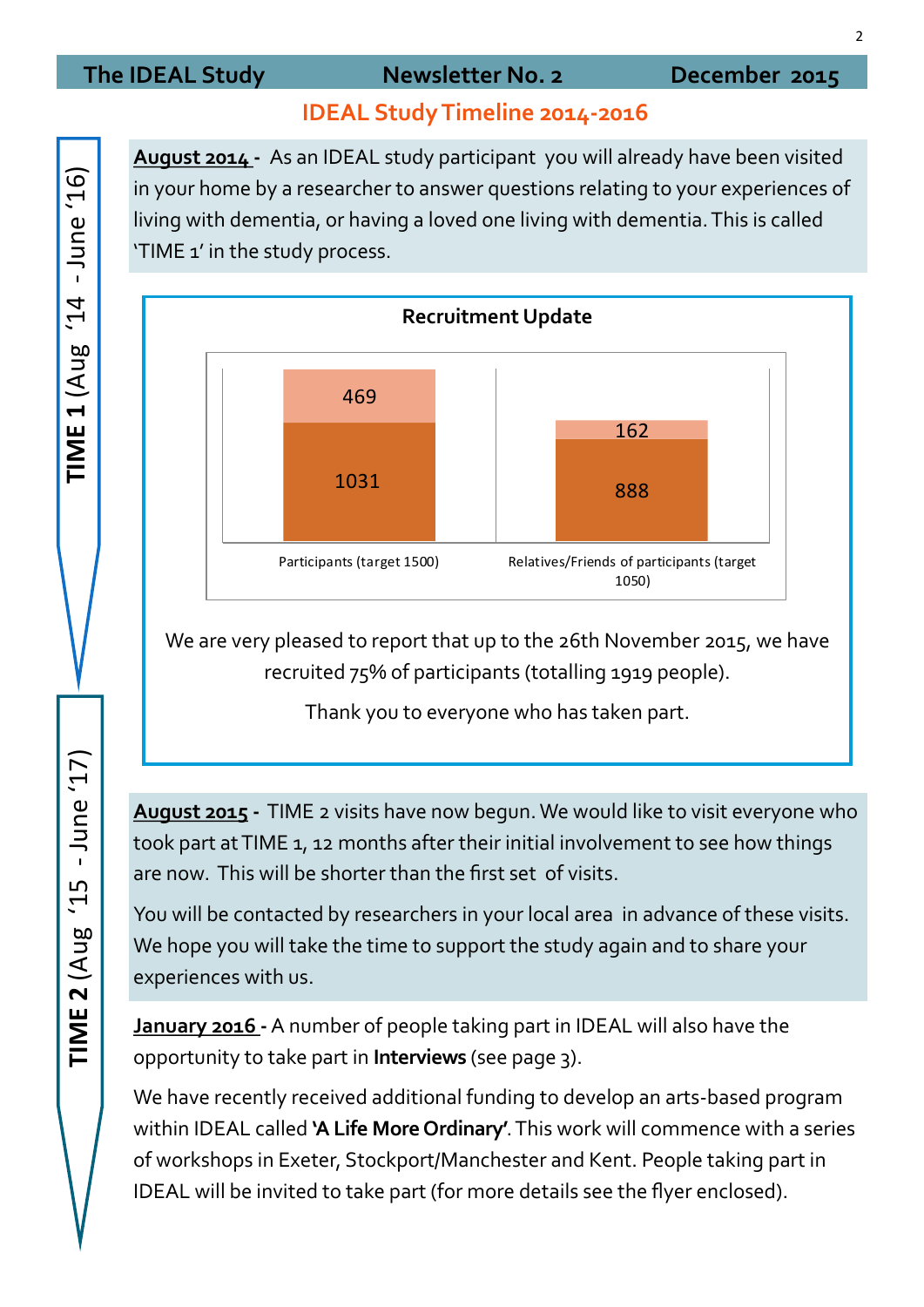#### The IDEAL Study **Newsletter No. 2** December 2015

### **Introduction to the IDEAL Interviews**

We are grateful for your contributions to the study so far. We will be asking a small selection of people to take part in some additional in-depth interviews.

Dr Alexandra Hillman (profile below) is conducting these interviews as a way of further understanding peoples' experiences of living with dementia.

The interviews will involve meeting with Alexandra for an initial interview and then again for a follow-up interview 10-14 months later.

Both interviews will involve talking about those aspects of your life that help or hinder you in living well with dementia.

The interviews will be open and will give you the opportunity to talk freely about your experiences and what you believe is important.

We hope this will be of interest to you and will be contacting people in the Spring of 2016 to ask if they are interested in helping with this part of the study.

#### **Researcher profile**

My name is Dr Alexandra Hillman, I am part of the research team working on the IDEAL study. I am based at Cardiff University and work within the Wales Institute for Social and Economic Research, Data & Methods (WISERD).



I have conducted research in a number of important areas:

- Exploring the social and ethical issues surrounding the diagnosis of dementia, and concerns of newly diagnosed people with dementia and their families.
- Seeking to improve dignity and dignified care of older people on NHS hospital wards, as well as highlighting the challenges facing older people being assessed and treated in A&E services.
- More recently I have been working with people with dementia, looking into whether social and ethical concerns are addressed alongside the treatment of the condition.

*I look forward to meeting with you.*